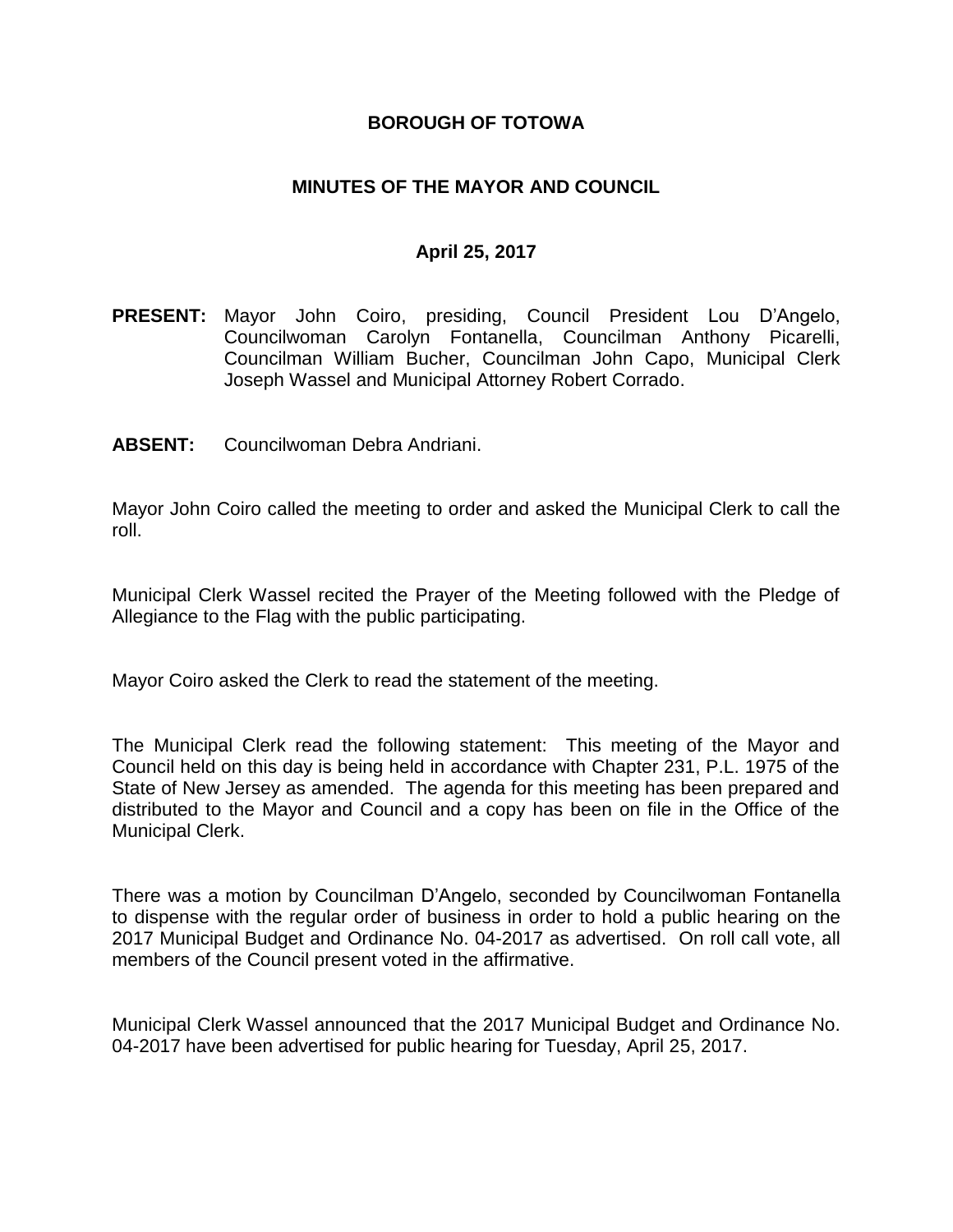Municipal Clerk Wassel read the Municipal Budget Notice.

There was a motion by Councilman D'Angelo, seconded by Councilwoman Fontanella to adopt the following Resolution To Waive The Reading In Full Of The 2017 Municipal Budget. On roll call vote, all members of the Council present voted in the affirmative.

# RESOLUTION NO. 63-2017

### RESOLUTION TO WAIVE THE READING IN FULL OF THE 2017 MUNICIPAL BUDGET

WHEREAS, N.J.S.A. 40A:4-8 permits that the Budget as advertised may be read by its title providing that at least one week prior to the date of the hearing and at the hearing, a complete copy of the approved budget:

- a) shall be made available for public inspection; and
- b) shall be made available to each person upon request; and

WHEREAS, the Borough of Totowa has complied with the aforesaid requirements.

NOW, THEREFORE, BE IT RESOLVED, by the Mayor and Council that the Borough of Totowa is hereby permitted to waive the reading in full, of the Municipal Budget for the year ending December 31, 2017.

There was a motion by Councilman D'Angelo, seconded by Councilwoman Fontanella to open the public hearing. On roll call vote, all members of the Council present voted in the affirmative.

Mayor Coiro asked if any citizens wished to be heard on the 2017 Municipal Budget.

CITIZENS HEARD:

There were no citizens who wished to be heard.

Minutes 04/25/2017 Page 2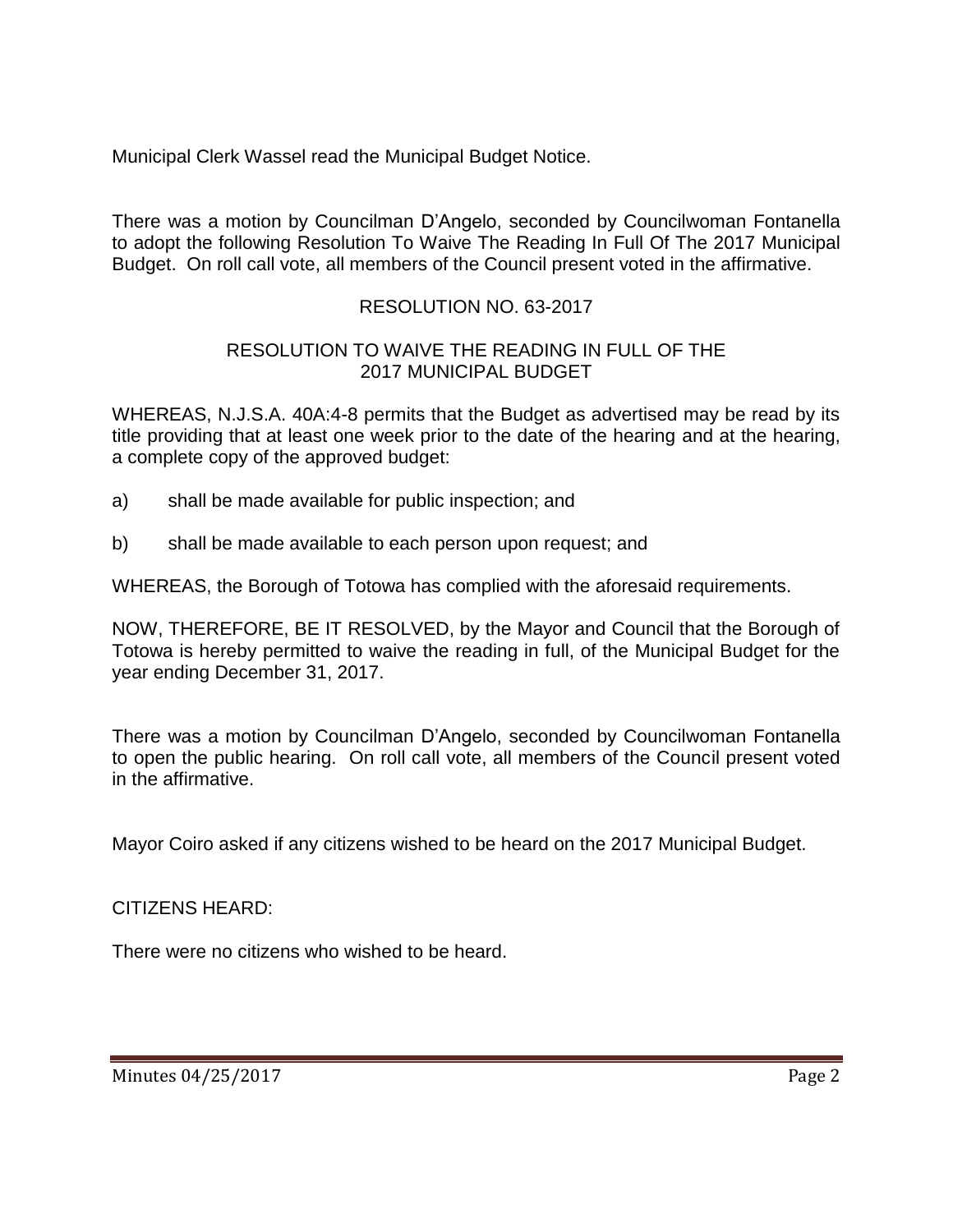There was a motion by Councilman D'Angelo, seconded by Councilwoman Fontanella to close the public hearing. On roll call vote, all members of the Council present voted in the affirmative.

There was a motion by Councilman D'Angelo, seconded by Councilwoman Fontanella to adopt Resolution No. 64-2017 To Adopt The 2017 Municipal Budget. On roll call vote, all members of the Council present voted in the affirmative.

Municipal Clerk Wassel read the legal notice and the title of Ordinance No. 04-2017.

There was a motion by Councilman D'Angelo, seconded by Councilwoman Fontanella to open the public hearing. On roll call vote, all members of the Council present voted in the affirmative.

Mayor Coiro asked if any citizens wished to be heard on Ordinance No. 04-2017.

# CITIZENS HEARD:

Debra D'Agostino, 70 Vreeland Avenue: Said that she was here to object to the ordinance for some of the following reasons: the public notice was advertised on April 14<sup>th</sup>, but no agendas were posted, the ordinance was not posted, the Planning Board met on April 13<sup>th</sup> the day before the notice was in the paper, Nordan Murphy's report was dated April 6<sup>th</sup> which doesn't meet the Planning Board time frame criteria to get onto their agenda, Borough Clerk Wassel was not available from his office to answer any questions, the Minutes should be available from the last meeting for the residents to know what happened and the ordinance is only referred to as Block and Lot and never mentions the property address or name. Stated that other towns notice all residents within 200 feet of affected property. Commented that traffic has always been a big problem in town, but this project will increase the traffic. Asked who put the traffic monitors up on Minnisink Road and Vreeland Avenue. Mayor Coiro: Responded, I assume the State of New Jersey. Debra D'Agostino: Said her property floods already and DPW Superintendent Jim Niland – without DEP approval – installed check valves and another catch basin. Remarked that she has submitted numerous OPRA requests regarding bidding for engineering and the expenses paid and only bits and pieces have been received. Said Construction Code Official Allan Burghardt gets numerous OPRA's. Said the Planning Board Minutes from February 19, 2015 are not posted. Disclosed that there are no DEP approvals for the businesses/properties on Vreeland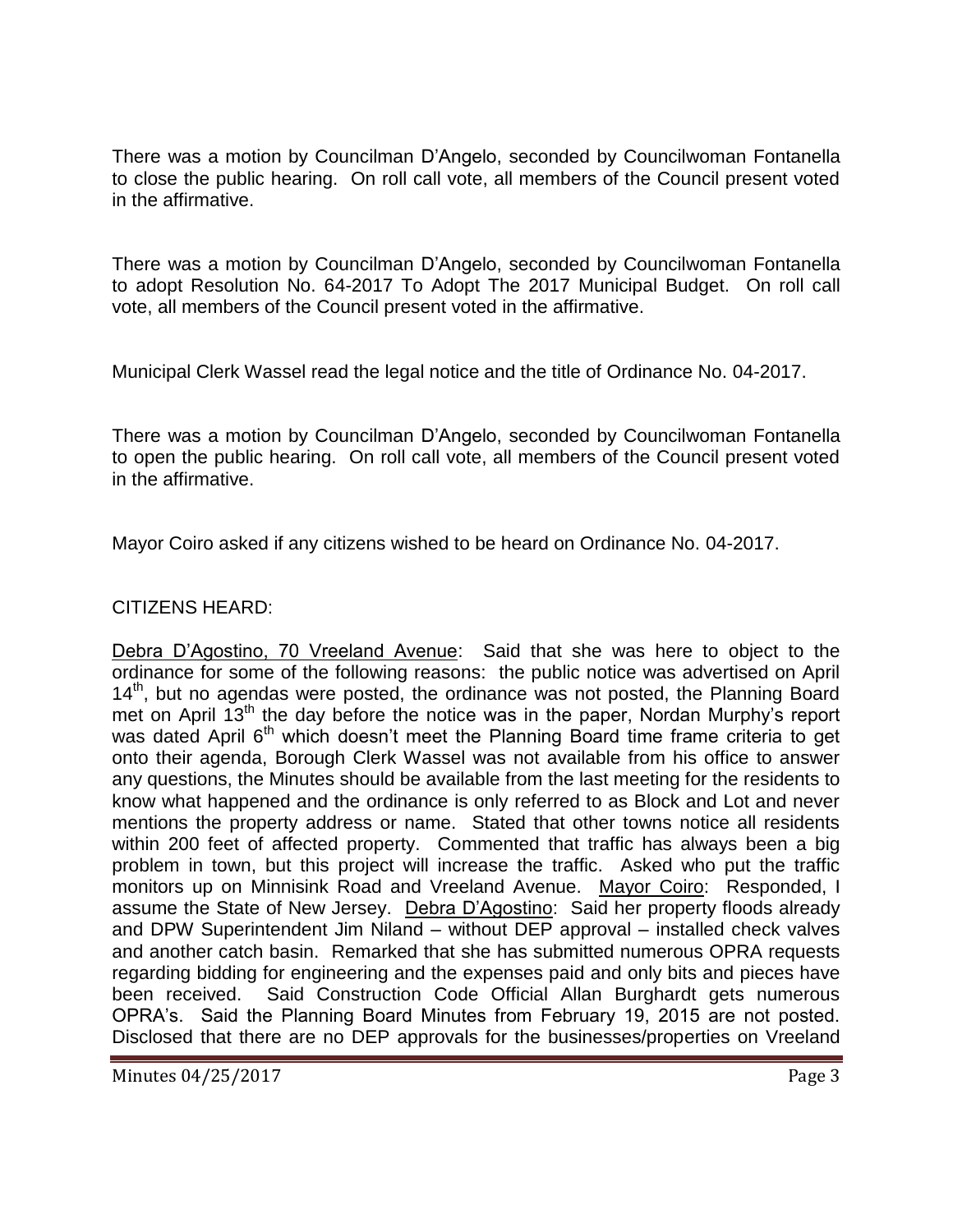Avenue or the catch basin with the nice rock swale that was installed in front of Detective Sergeant Carmen Veneziano's house and drains the lowest northwest corner of the NJDC property. Said you Mayor back in the 1990's intervened with NJDC on behalf of the Winifred Drive residents. Mentioned that during Irene her house flooded and nobody came to rescue them. Said Two Brothers Construction is on the tributary, yet they bring in dirt and Eastern Outdoors is in violation with no C.O. and no retail allowed. Stated that her name is given out by Borough employees to the neighbors. Said that landscapers are still dumping and Borough Clerk Wassel doesn't register landscapers per the ordinance. Asked how can we trust you to develop this property properly and correct her flooding. Mayor Coiro: Informed her that he was not Mayor until 1999 so he doesn't know about the intervention for the Winifred Drive residents or the catch basin. Responded to the Block and Lot issue, that the Redevelopment Plan has been on the website since February 2016 and this describes the property with an address and that is what is being amended so anyone could access it. A conversation ensued about the website. Annalyce D'Agostino: Also questioned why the ordinance was only referred to as Block and Lot and asked how anyone would know about the ordinance without it being put on the website or a public forum, not in the newspaper. Said she doesn't know how you can act on this tonight. Mayor Coiro: Replied that as you are aware this is only an amendment to the Redevelopment Plan. Explained that professional services are exempt from the bidding threshold and the State will also be reimbursing us for our engineering costs. Debra D'Agostino: Asked Borough Attorney Corrado to respond to the OPRA from June 2016. Borough Attorney Corrado: Asserted that we have allowed you to go on for 45 minutes about various things, but that you need to restrict your comments during this portion to the ordinance. Debra D'Agostino: Asked when the Master Plan Reexamination Report was put on the website. Mayor Coiro: Answered shortly after its adoption. Asked Jong – from our Special Counsel's office – to offer some insight on what this amendment is doing to the Redevelopment Plan. Jong Sook Nee: Explained that this is not approving a site plan, we are only changing some definitions regarding medical offices and support facilities, assisted living residence and the General Development Plan (GDP). It also changes maximum building coverage and maximum building height. Debra D'Agostino: Said I only heard it's more developable. Mayor Coiro: Re-explained that the amendments are only technical modifications. Annalyce D'Agostino: Asked how hard would it have been to include the address or property name. Jong Sook Nee: Remarked that "commonly known as" is a legal term for zoning/redevelopment. Mayor Coiro: Told them your point is taken and going forward 169 Minnisink Road will be included.

There was a motion by Councilman D'Angelo, seconded by Councilwoman Fontanella to close the public hearing. On roll call vote, all members of the Council present voted in the affirmative.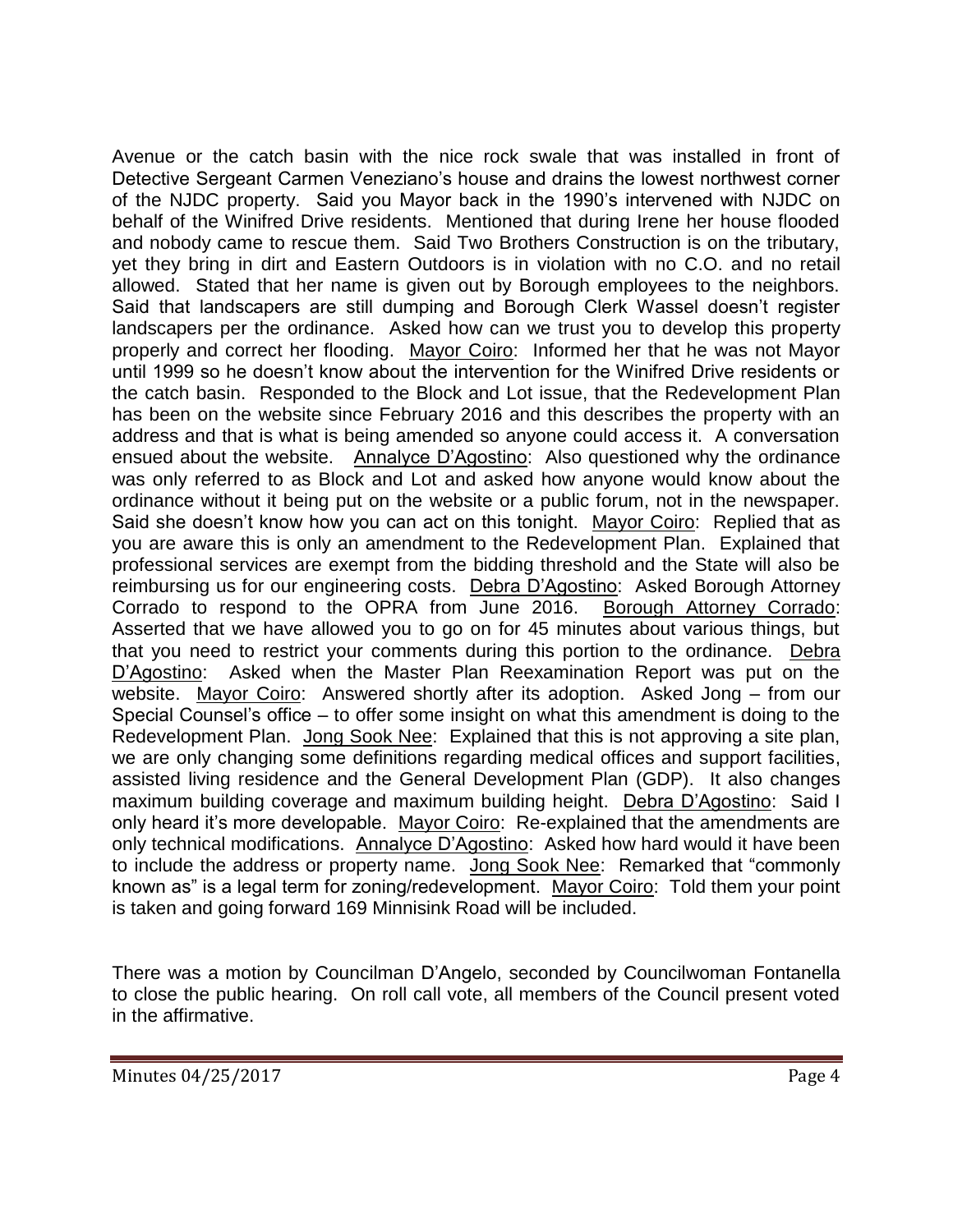Municipal Clerk Wassel read Ordinance No. 04-2017 by title:

## **ORDINANCE NO. 04-2017**

### **AN ORDINANCE OF THE BOROUGH OF TOTOWA, COUNTY OF PASSAIC, NEW JERSEY AMENDING THE REDEVELOPMENT PLAN FOR THE PROPERTY COMMONLY KNOWN AS BLOCK 154, LOT 19 ON THE TAX MAP OF THE BOROUGH OF TOTOWA (BLOCK 154, LOT 19 AND BLOCK 154.01, LOT 1 ON THE TAX ASSESSMENT RECORDS)**

There was a motion by Councilman D'Angelo, seconded by Councilwoman Fontanella to adopt Ordinance No. 04-2017 on second and final reading. On roll call vote, all members of the Council present voted in the affirmative.

There was a motion by Councilman D'Angelo, seconded by Councilwoman Fontanella to revert to the regular order of business. On roll call vote, all members of the Council present voted in the affirmative.

Mayor Coiro asked if any members of the Council, the Municipal Clerk or the Municipal Attorney wished to address the Council.

Councilman D'Angelo: 1) Thanked the Fire Department, Police Department and neighboring towns for their efforts fighting the recent house fire on Boyle Avenue; 2) Then last night there were some downed live wires by Festa Funeral Home and again thanked the Fire Department, Police Department and PSE&G for their quick actions.

Councilwoman Fontanella: 1) Reiterated what Councilman D'Angelo said on the two incidents, the second of which affected her family personally; 2) Said the PAL held their Opening Day for Baseball and Softball this past Saturday and while the weather hasn't been so good, thanked DPW Superintendent Niland and the DPW for their efforts getting the fields ready.

Councilman Picarelli: Announced that the Shade Tree Commission will hold their annual Arbor Day Celebration on Saturday, April 29<sup>th</sup> at 11:00 a.m. at the Municipal Complex.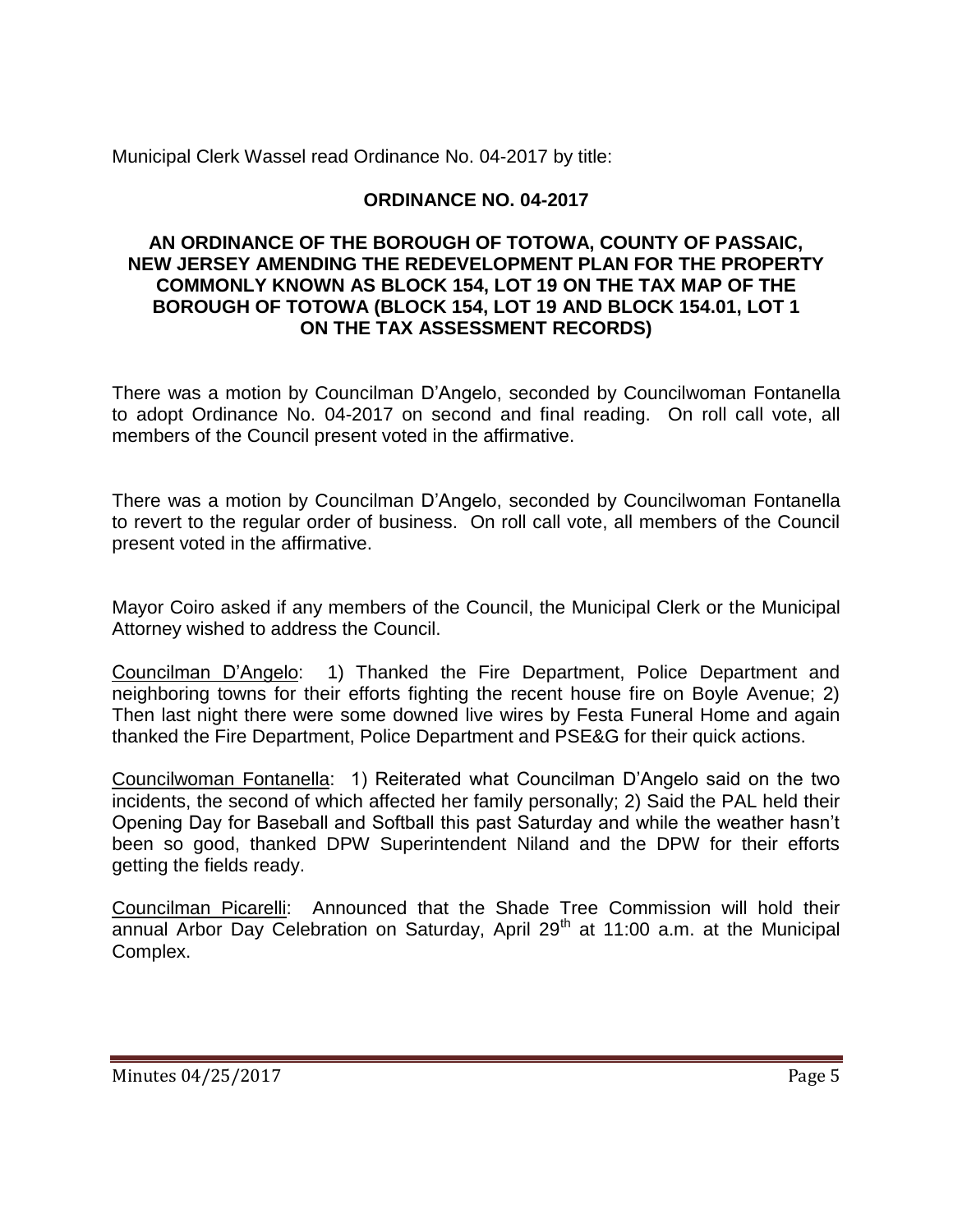## CITIZENS HEARD:

Mike Mahometa, 269 Lincoln Avenue: Acknowledged that both the Fire Department and Police Department did a fantastic job with the fire on Boyle Avenue and downed wires.

Debra D'Agostino, 70 Vreeland Avenue: Repeated the following concerns that she has: Regarding the flooding and how DPW Superintendent Niland – without an engineer – installed 3 check valves, with no pitch or DEP approval, but left the  $4<sup>th</sup>$  check valve open to their house. Said he also came in with a bulldozer and removed the berm and they now have soot and dirt that fills the check valves, has left them with a mess and now have to worry about mosquitoes. Stated that she hasn't received OPRA responses from either Construction Code Official Burghardt or Fire Marshall Allen Del Vecchio. Spoke about how the businesses on Vreeland Avenue are operating without C.O.'s. Said she went to a Planning Board Meeting on February 25, 2016 regarding 40 Vreeland Avenue and was shut down by Chairman Rich Hennion. Remarked that Planning Board Attorney Rich Brigliadoro told her that any violations must go before Code Official Burghardt, but then said that other applications can't be heard by the Board because of prior violations. Asserted that we can't trust you and now you are going to redevelop NJDC and we are going to flood more. Said that Inspector John Waryas told her that he would call the DEP, but then got no call back. Stated that she felt that DPW Superintendent Niland did make an effort to check on the valves after the installation. Said that people living next to a river don't have to worry as much about flooding as they do living next to a drainage ditch. Stated that they are going to walk out of here tonight and you are just going to ignore us, but said we want that drainage behind our house fixed. Annalyce D'Agostino, 70 Vreeland Avenue: Also voiced her concerns about the flooding and how they can't trust the Mayor and Council to have their backs.

There was a motion by Councilman D'Angelo, seconded by Councilwoman Fontanella to approve the Minutes of the Mayor and Council for the meeting of April 11, 2017. On roll call vote, all members of the Council present voted in the affirmative.

## COMMITTEE ON FINANCE:

There was a motion by Councilman Picarelli, seconded by Councilman D'Angelo to approve Resolution No. 2017-10 for the payment of bills. On roll call vote, all members of the Council present voted in the affirmative.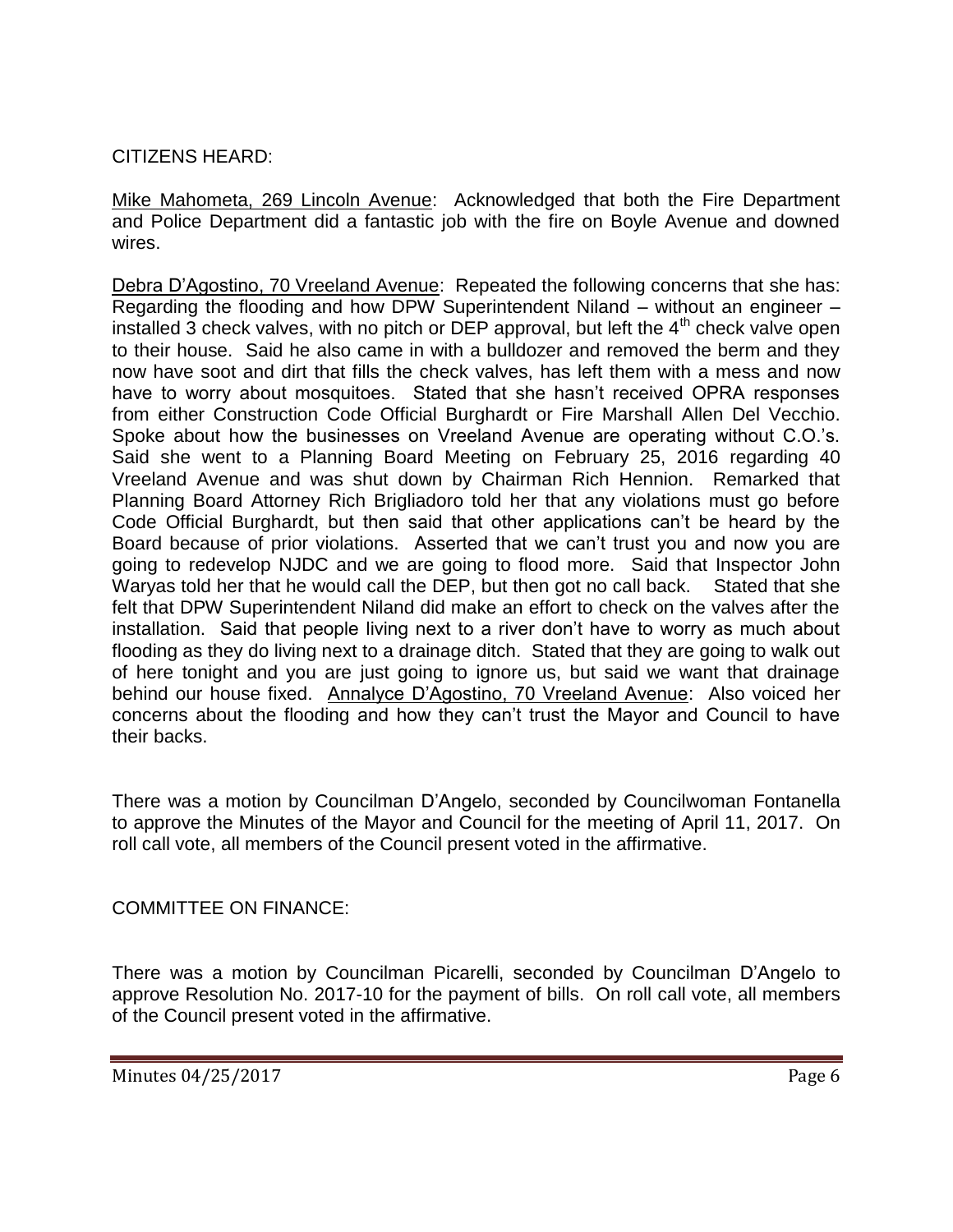There was a motion by Councilman Picarelli, seconded by Councilman D'Angelo to approve payment of the  $2^{nd}$  Quarter 2017 Budget Allotment to the Borough of Totowa Public Library in the amount of \$178,154. On roll call vote, all members of the Council present voted in the affirmative.

There was a motion by Councilman Picarelli, seconded by Councilman D'Angelo to adopt the following resolution endorsing the submission of the Recycling Tonnage Grant Application and Recycling Tax Identification Statement to the New Jersey Department of Environmental Protection. On roll call vote, all members of the Council present voted in the affirmative.

## RESOLUTION NO. 65-2017

WHEREAS, the Mandatory Source Separation and Recycling Act, P.L. 1987, c.102, has established a recycling fund from which tonnage grants may be made to municipalities in order to encourage local source separation and recycling programs; and

WHEREAS, it is the intent and spirit of the Mandatory Source Separation and Recycling Act to use the tonnage grants to develop new municipal recycling programs and to continue and to expand existing programs; and

WHEREAS, the New Jersey Department of Environmental Protection has promulgated recycling regulations to implement the Mandatory Source Separation and Recycling Act; and

WHEREAS, the recycling regulations impose on municipalities certain requirements as a condition for applying for tonnage grants, including but not limited to, making and keeping accurate, verifiable records of materials collected and claimed by the municipality; and

WHEREAS, a resolution authorizing this municipality to apply for the 2016 Recycling Tonnage Grant will memorialize the commitment of this municipality to recycling and to indicate the assent of the Mayor and Council of the Borough of Totowa to the efforts undertaken by the municipality and the requirements contained in the Recycling Act and recycling regulations; and

WHEREAS, such a resolution should designate the individual authorized to ensure the application is properly completed and timely filed.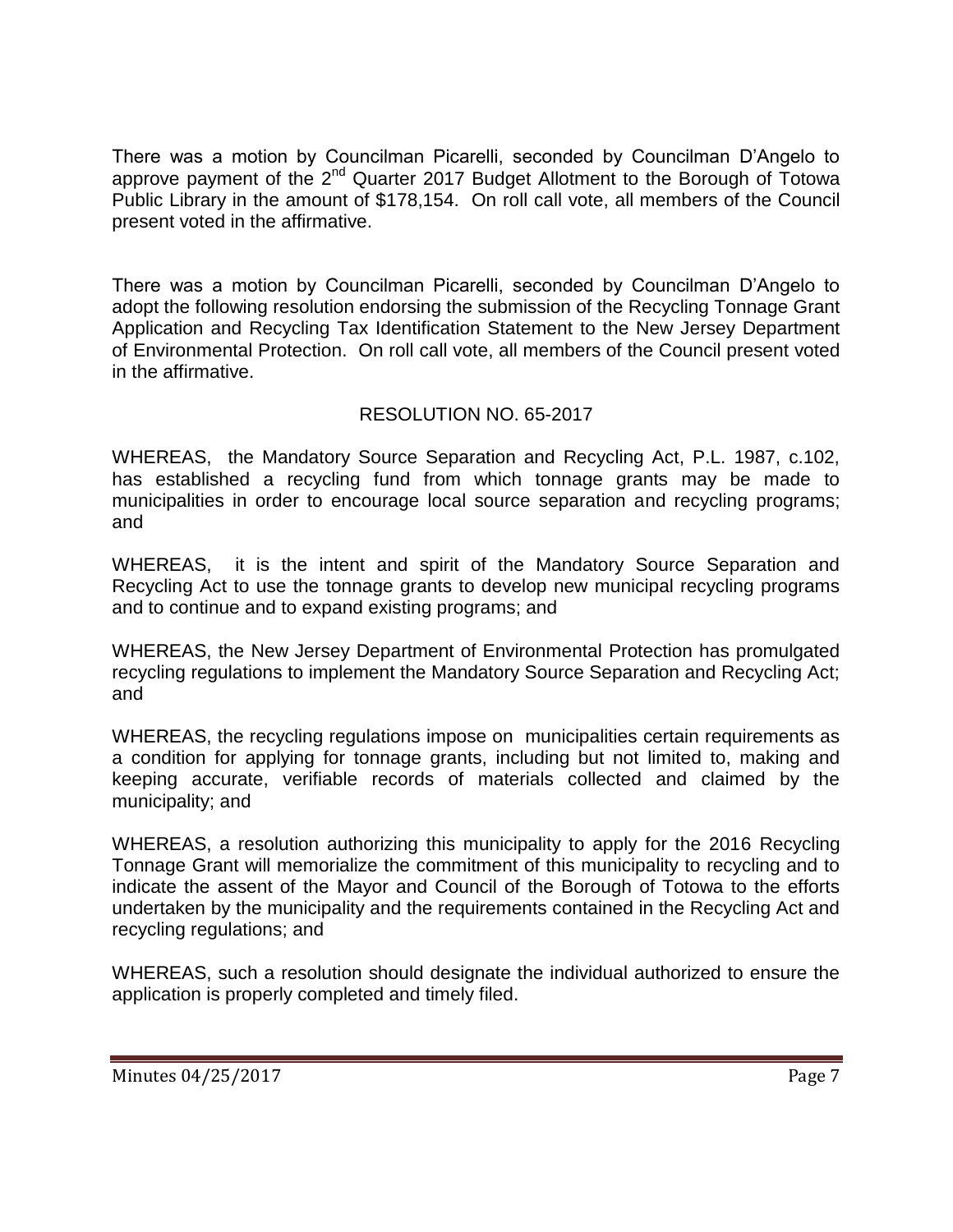NOW, THEREFORE, BE IT RESOLVED, that the Mayor and Council of the Borough of Totowa hereby endorses the submission of the Recycling Tonnage Grant Application to the New Jersey Department of Environmental Protection and designates Joseph Wassel, Certified Recycling Professional, 537 Totowa Road at Cherba Place, Totowa, NJ, 07512, to ensure that the application is properly filed.

BE IT FURTHER RESOLVED, that the monies received from the Recycling Tonnage Grant be deposited in a dedicated recycling trust fund to be used solely for the purposes of recycling.

There was a motion by Councilman Picarelli, seconded by Councilman D'Angelo to accept the proposals for the Placement of an ATM in the Municipal Complex. On roll call vote, all members of the Council present voted in the affirmative.

Upon the recommendation of the Committee, there was a motion by Councilman Picarelli, seconded by Councilman D'Angelo to adopt the following resolution to award a contract for the Placement of an ATM in the Municipal Complex. On roll call vote, all members of the Council present voted in the affirmative.

# RESOLUTION NO. 66-2017

## RESOLUTION AWARDING CONTRACT FOR THE PLACEMENT OF AN ATM IN THE MUNICIPAL COMPLEX

WHEREAS, the Chief of the Borough of Totowa Police Department as well as the Municipal Court Administrator have recommended that an ATM machine be installed in the Borough of Totowa Municipal Complex; and

WHEREAS, the Mayor and Council of the Borough of Totowa recognize that it would be in the best interests of the Borough of Totowa and public to offer ATM services at the Municipal Complex; and

WHEREAS, the Borough of Totowa solicited quotes for ATM placement and services at the Borough of Totowa Municipal Complex; and

WHEREAS, Access America ATM Solutions LLC, 34 Highlands Drive, Kinnelon, New Jersey 07405 has submitted a proposal dated March 31, 2017 to provide, fund and maintain an ATM at the Municipal Complex, a copy of which is on file in the office of the Borough of Totowa Municipal Clerk; and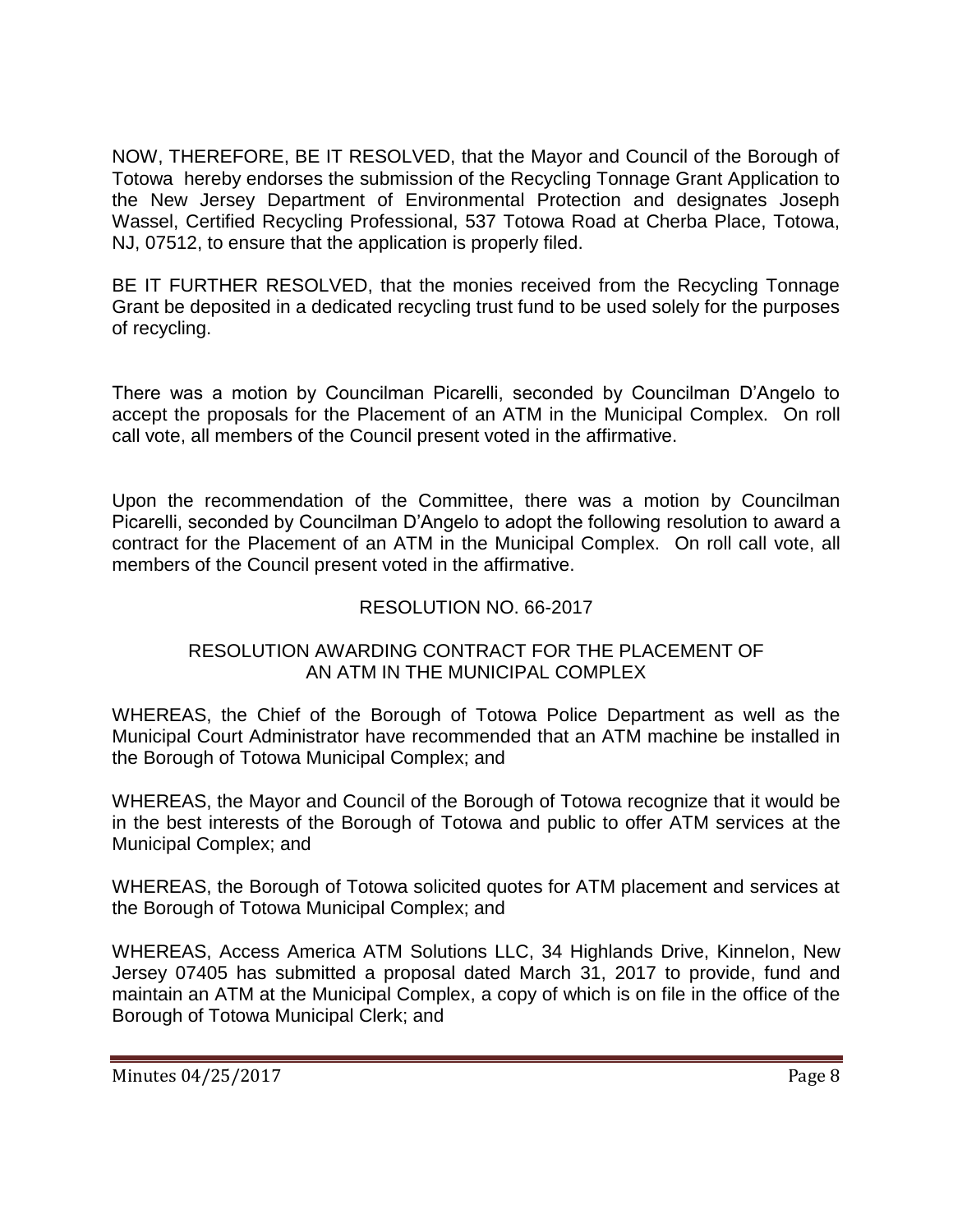WHEREAS, there will be a \$2.25 surcharge per transaction to be charged to the ATM user and the Borough of Totowa will receive the sum of \$1.00 per transaction.

NOW, THEREFORE, BE IT RESOLVED, that the Mayor and Council of the Borough of Totowa do hereby authorize the Borough of Totowa to enter into a contract with Access America ATM Solutions LLC for ATM placement and services for the Borough of Totowa Municipal Complex for a period of one year.

BE IT FURTHER RESOLVED, that the Municipal Council of the Borough of Totowa do hereby authorize the Mayor and Municipal Clerk to execute any and all necessary instruments relating thereto.

COMMITTEE ON PUBLIC SAFETY:

A letter from John Nickel, St. Joseph's Director of Paramedics M.I.C.U. praising the efforts of Patrol Officers Brian Britting and Meagan Akins and Sergeant James Eisele during a cardiac arrest on April 15, 2017 outside Marshall's Department Store was received and filed with a copy to be placed in their respective personnel jackets.

COMMITTEE ON PUBLIC WORKS:

There was a motion by Councilman Bucher, seconded by Councilman Capo to approve Change Order No. 2 for a net decrease of \$415.00 and Payment Estimate No. 2 (Final) in the amount of \$15,617.54 to Marini Brothers Construction Co., Inc. for the 2015 Road Program. On roll call vote, all members of the Council present voted in the affirmative.

COMMITTEE ON ENGINEERING & PUBLIC PROPERTY:

A letter was received from the St. James Seniors requesting permission to use the Municipal Parking Lot on Tuesday, May 23, 2017. There was a motion by Councilwoman Fontanella, seconded by Councilman D'Angelo to grant permission. On roll call vote, all members of the Council present voted in the affirmative.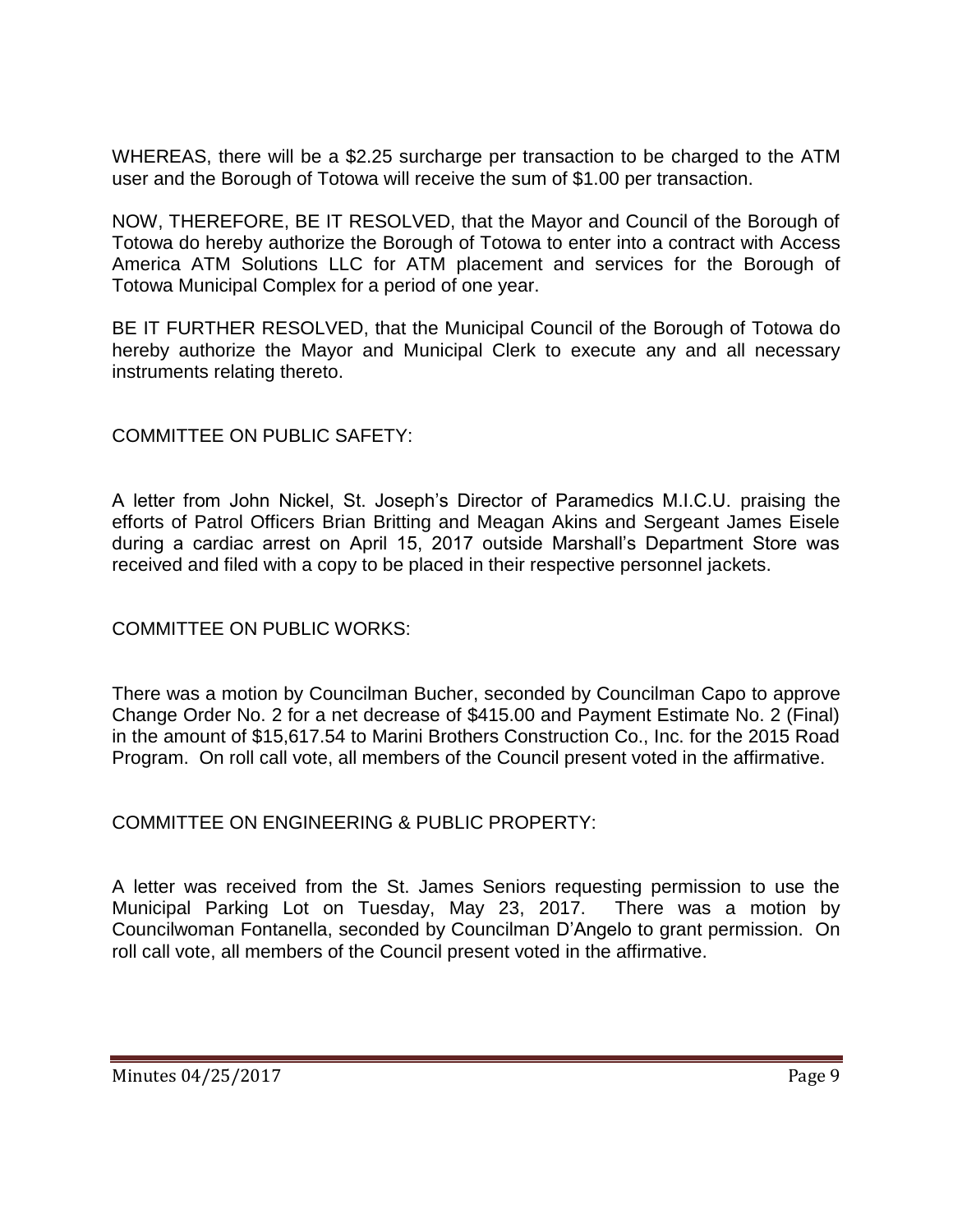## COMMITTEE ON LIAISON & INSPECTION:

There was a motion by Councilman Bucher, seconded by Councilman Capo to adopt the following Resolution Authorizing The Annual Visual Pool Inspection And The Bonding And Grounding Test For The Totowa Municipal Swimming Pool. On roll call vote, all members of the Council present voted in the affirmative.

## RESOLUTION NO. 67-2017

#### RESOLUTION AUTHORIZING THE ANNUAL VISUAL ELECTRICAL INSPECTION AND THE BONDING AND GROUNDING TEST FOR THE BOROUGH OF TOTOWA MUNICIPAL SWIMMING POOL

WHEREAS, pursuant to P.L.1998, c. 137 which was enacted on February 9, 1999, the State of New Jersey requires an Electrical Certificate of Compliance and Bonding and Grounding Certificate to be issued for community swimming pools; and

WHEREAS, the Electrical Certificate of Compliance requires that a visual inspection be performed annually and the Bonding and Grounding Certificate is valid for a period of 5 years from the date of issuance; and

WHEREAS, the Certificate of Compliance verifies that all wiring located in or about the pool pump and associated electrical equipment complies with the National Electrical Code; and

WHEREAS, the Bonding and Grounding Certificate confirms the existence of a bonding system that connects all the metal non-electrical parts of the swimming pool, including any fence within 5 feet of the water line; and

WHEREAS, the Superintendent for the Borough of Totowa Department of Public Works ("DPW") has advised the Mayor and Council of the Borough of Totowa that the visual inspection and bonding test of the Totowa Municipal Swimming Pool should be performed prior to the opening of the 2017 Pool Season; and

WHEREAS, the Borough of Totowa DPW Superintendent has solicited quotes from licensed electrical contractors to provide the required inspection services; and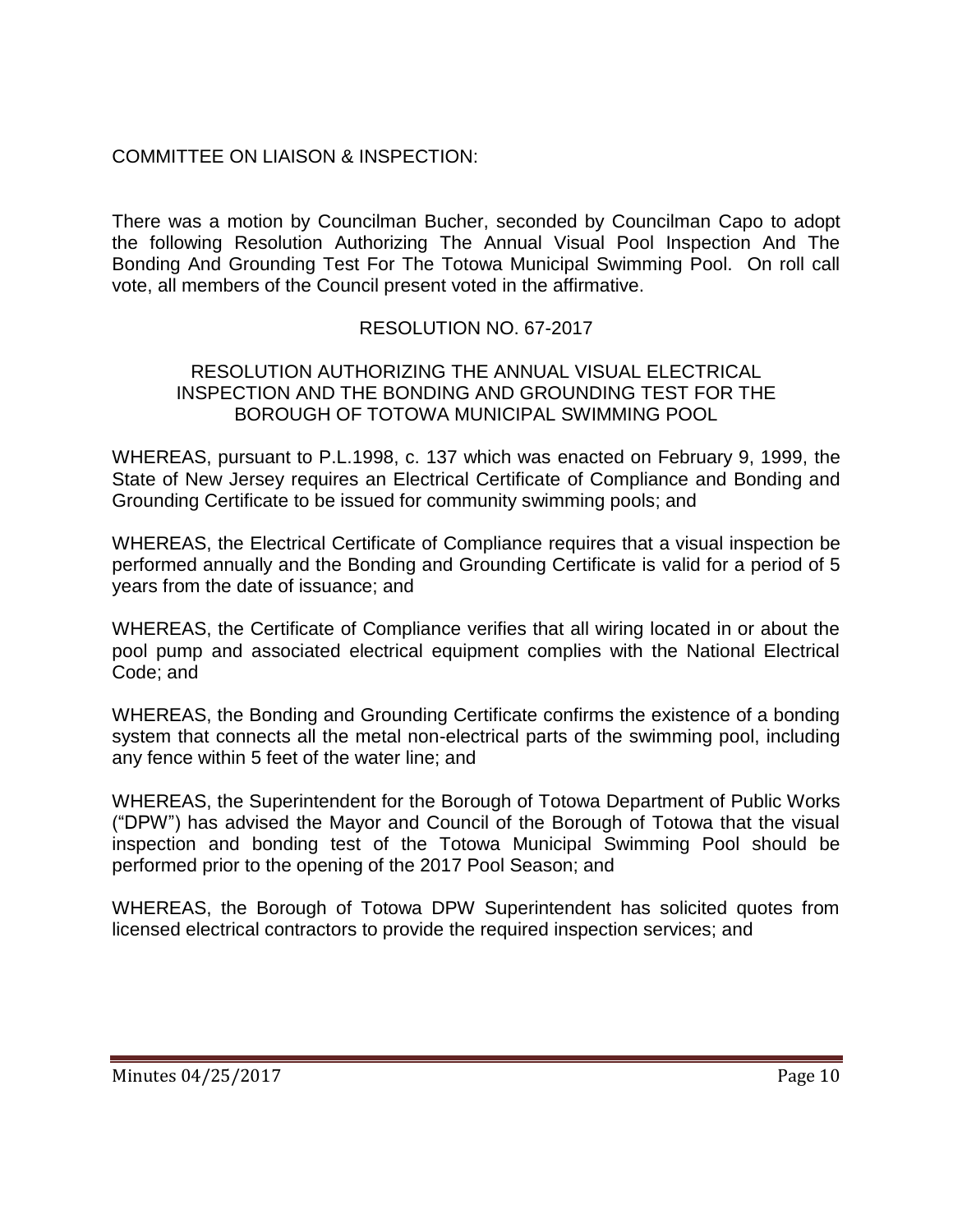WHEREAS, Top Line Electric, Inc., P.O. Box 5606, Hillsborough, New Jersey 07884, License No. 13196, has submitted a proposal dated April 12, 2017 to perform the visual inspection in the amount of \$495.00 and the bonding and grounding test in the amount of \$595.00 for a combined fee of \$1,090.00, a copy of which is on file in the office of the Borough of Totowa Municipal Clerk; and

WHEREAS, Top Line Electrical, Inc. is a full service electrical contracting company specializing in electrical maintenance of community swimming pools; and

WHEREAS, the DPW Superintendent has reviewed the proposal and advised that Top Line Electrical, Inc. has the necessary experience to perform the inspection services; and

WHEREAS, the Mayor and Council of the Borough of Totowa desire to authorize the visual electrical inspection and bonding and grounding test of the Totowa Municipal Swimming Pool to ensure the safety and well-being of the Pool members and employees; and

WHEREAS, pursuant to the applicable New Jersey State laws, the authorization of this service will not exceed the public bidding threshold and may be authorized without public bidding.

NOW, THEREFORE, BE IT RESOLVED, that the Mayor and Council of the Borough of Totowa do hereby accept the proposal submitted by Top Line Electric, Inc. to perform the mandated annual visual electrical inspection and bonding and grounding test of the Borough of Totowa Municipal Swimming Pool in the amount of \$1,090.00.

BE IT FURTHER RESOLVED, that the Mayor and Council of the Borough of Totowa do hereby authorize Top Line Electric, Inc. to provide the materials and perform the services set forth in their proposal.

There was a motion by Councilman Bucher, seconded by Councilman Capo to adopt the following Resolution Authorizing Consulting Arborist Services. On roll call vote, all members of the Council present voted in the affirmative.

## RESOLUTION NO. 68-2017

# RESOLUTION AUTHORIZING CONSULTING ARBORIST SERVICES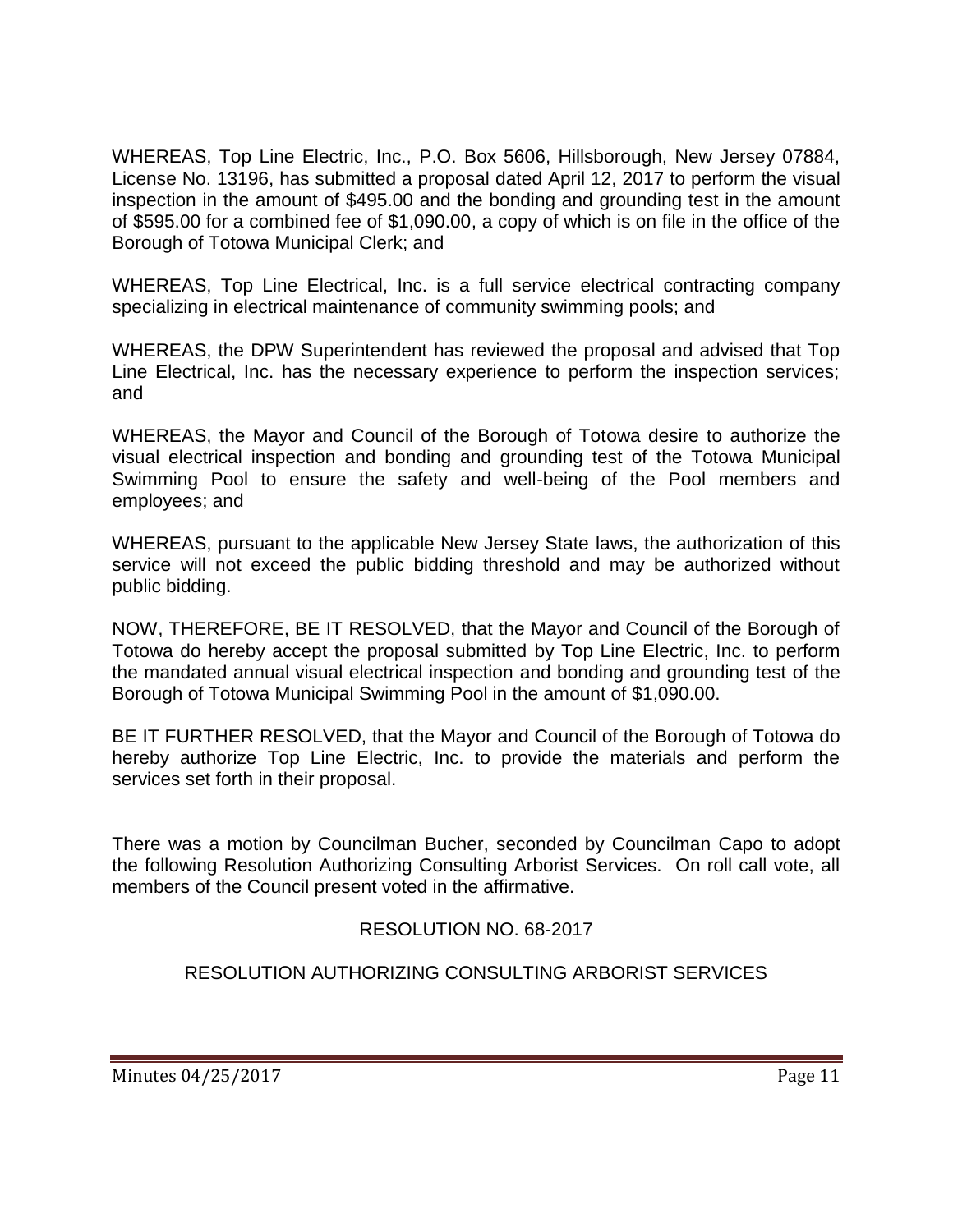WHEREAS, by Ordinance No. 05-2004 adopted March 9, 2004, the Mayor and Council of the Borough of Totowa established a Shade Tree Commission for the Borough of Totowa, to preserve and enhance the Borough's physical and aesthetic appearance and develop standards governing the planting of all trees, brush, vines, shrubs and ground cover upon Borough-owned land; and

WHEREAS, the Borough of Totowa Shade Tree Commission has recommended that the Mayor and Council of the Borough of Totowa retain the services of a licensed and certified arborist to assist the Borough of Totowa and perform a risk assessment of all trees located within the Borough of Totowa parks and municipal right-of- ways; and

WHEREAS, the Borough of Totowa Shade Tree Commission solicited proposals from licensed and certified arborists to provide the necessary consulting services; and

WHEREAS, Malcom McBurney Consulting Arborist, 47 Pine Street, Ramsey, New Jersey 07446, has submitted a proposal to provide the consulting services for the sum of \$7,700.00, a copy of which is on file in the office of the Borough of Totowa Municipal Clerk; and

WHEREAS, the Mayor and Council of the Borough of Totowa did on April 25, 2017 examine the proposal submitted by Malcom McBurney Consulting Arborist; and

WHEREAS, pursuant to the applicable New Jersey State laws, these professional consulting services may be authorized without public bidding.

NOW, THEREFORE, BE IT RESOLVED, that the Mayor and Council of the Borough of Totowa do hereby authorize Malcom McBurney Consulting Arborist to provide the consulting arborist services for the Borough of Totowa.

BE IT FURTHER RESOLVED, that the Municipal Council of the Borough of Totowa does hereby authorize the Mayor and Municipal Clerk to execute any and all necessary instruments relating thereto.

There was a motion by Councilman Bucher, seconded by Councilman Capo to adopt the following Proclamation To Celebrate Arbor Day. On roll call vote, all members of the Council present voted in the affirmative.

## PROCLAMATION TO CELEBRATE ARBOR DAY

WHEREAS, in 1872, J. Sterling Morton proposed to the Nebraska Board of Agriculture that a special day be set aside for the planting of trees; and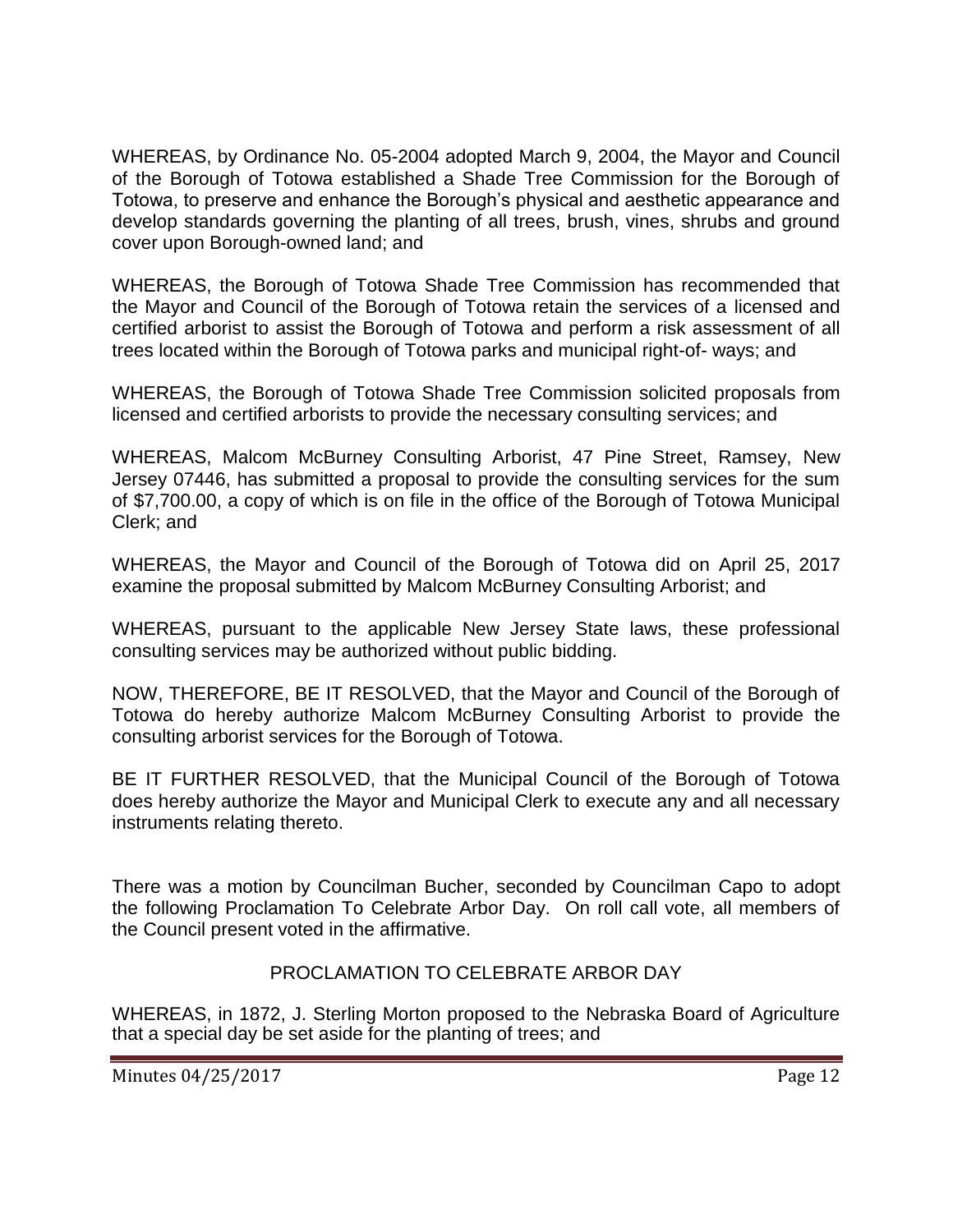WHEREAS, this holiday, called Arbor Day, was first observed with the planting of more than a million trees in Nebraska; and

WHEREAS, Arbor Day is now observed throughout the nation and the world, and is celebrated in New Jersey on the last Friday in April; and

WHEREAS, trees can reduce the erosion of our precious topsoil by wind and water, cut heating and cooling costs, moderate the temperature, clean the air, produce life-giving oxygen, and provide habitat for wildlife; and

WHEREAS, trees are a renewable resource giving us paper, wood for our homes, fuel for our fires and countless other wood products; and

WHEREAS, trees in our Borough increase property values, enhance the economic vitality of business areas, and beautify our community; and

WHEREAS, trees, wherever they are planted, are a source of joy and spiritual renewal.

NOW, THEREFORE, BE IT PROCLAIMED, by the Mayor and Council of the Borough of Totowa, County of Passaic, State of New Jersey, that Friday, April 28, 2017 be known as Arbor Day in the Borough of Totowa and that all citizens are urged to celebrate Arbor Day and to support efforts to protect our trees and woodlands.

BE IT FURTHER PROCLAIMED, that all citizens are urged to plant trees to gladden the heart and promote the well-being of this and future generations.

There was a motion by Councilman Bucher, seconded by Councilman Capo to adopt the following Resolution In Support Of A4666/S3080 And A4667/S3081 And Urging The Legislature To Reduce Local Affordable Housing Burdens And Provide Defined Rules And Relief In Providing Thereof. On roll call vote, all members of the Council present voted in the affirmative.

#### RESOLUTION NO. 69-2017

#### RESOLUTION IN SUPPORT OF A4666/S3080 AND A4667/S3081 AND URGING THE LEGISLATURE TO REDUCE LOCAL AFFORDABLE HOUSING BURDENS AND PROVIDE DEFINED RULES AND RELIEF IN PROVIDING THEREOF

WHEREAS, the New Jersey's municipalities support the provision of affordable housing in a reasonable, rational and achievable way, consistent with economic realities and sound planning; and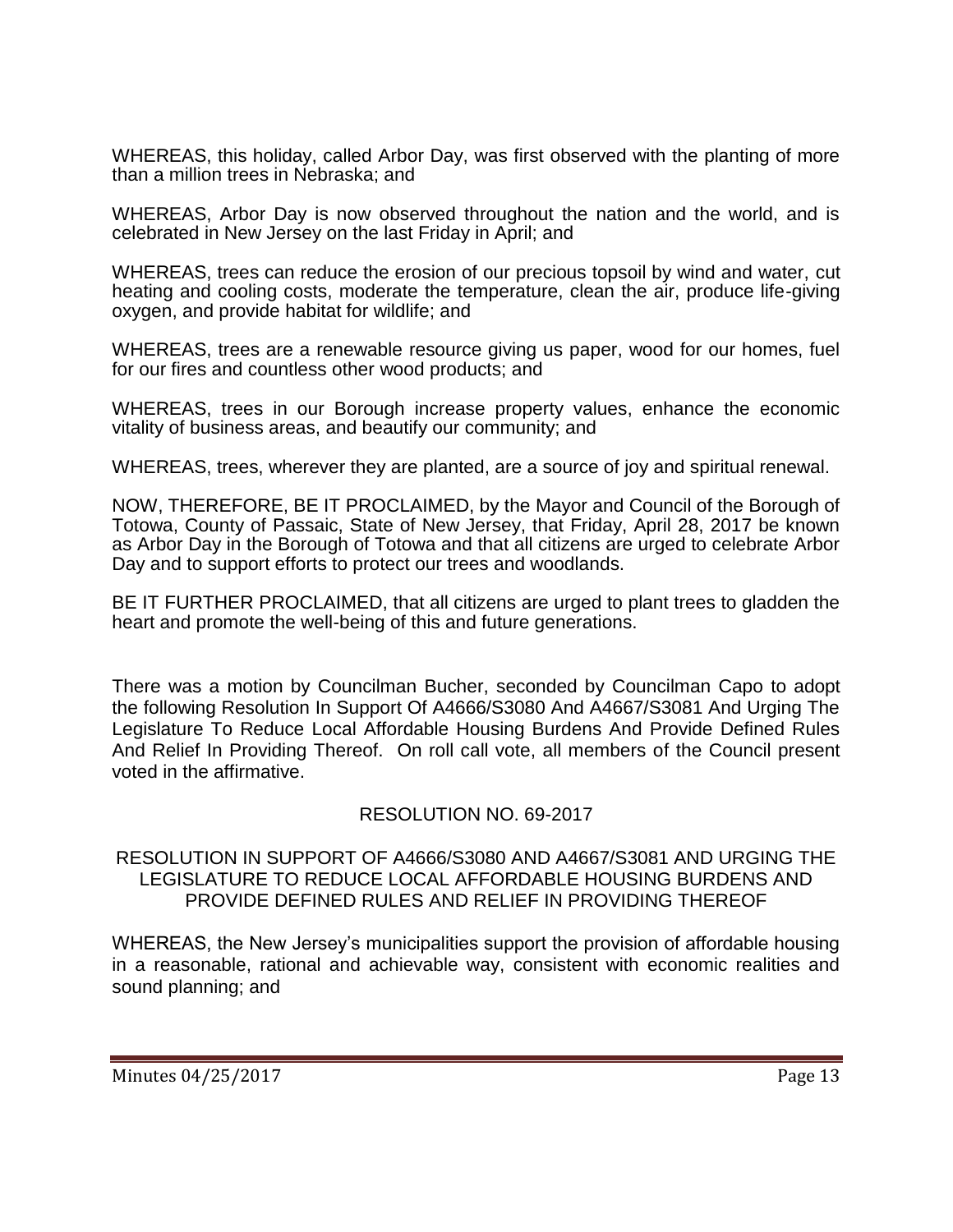WHEREAS, the Council of Affordable Housing (COAH) has not adopted regulations to establish the methodology for determining municipal affordable housing obligations since 1999; and

WHEREAS, COAH's inability to adopt regulations resulted in hundreds of municipalities being forced to seek declaratory judgments in the courts in order to comply with the State imposed municipal affordable housing obligations; and

WHEREAS, since 1999 both COAH and the State Legislature have restricted or abolished municipal compliance tools while failing to create new tools and means of compliance to facilitate the construction of affordable housing; and

WHEREAS, the Legislature and Administration need to partner with municipalities to facilitate municipal compliance by enabling new tools which generate funding, provide flexibility, promote transparency, provide incentives for municipalities and further the provision of affordable housing; and

WHEREAS, many municipalities have collected affordable housing trust funds while at the same time tax credits and other financial incentives for construction or rehabilitation have been significantly reduced, impeding the ability of local governments and their partners to advance affordable housing projects; and

WHEREAS, hundreds of municipalities statewide must address significant state and court imposed housing obligations as a result of the State's inability to enact a reasonable statewide policy; and

WHEREAS, it is the responsibility of the state and the legislature to assist municipalities and enact a rational housing policy with achievable obligations, sufficient compliance tools and appropriate financial resources.

NOW, THEREFORE, BE IT RESOLVED, by the Mayor and Council of the Borough of Totowa that the State Legislature is urged to pass A4666/S3080, enacting a short-term moratorium on all affordable housing litigation; and A4667/S3081 establishing the "Affordable Housing Obligation Study Commission" to assist in finding solutions to the affordable housing crisis foisted upon municipalities.

BE IT FURTHER RESOLVED, that we must reach a solution to affordable housing in New Jersey.